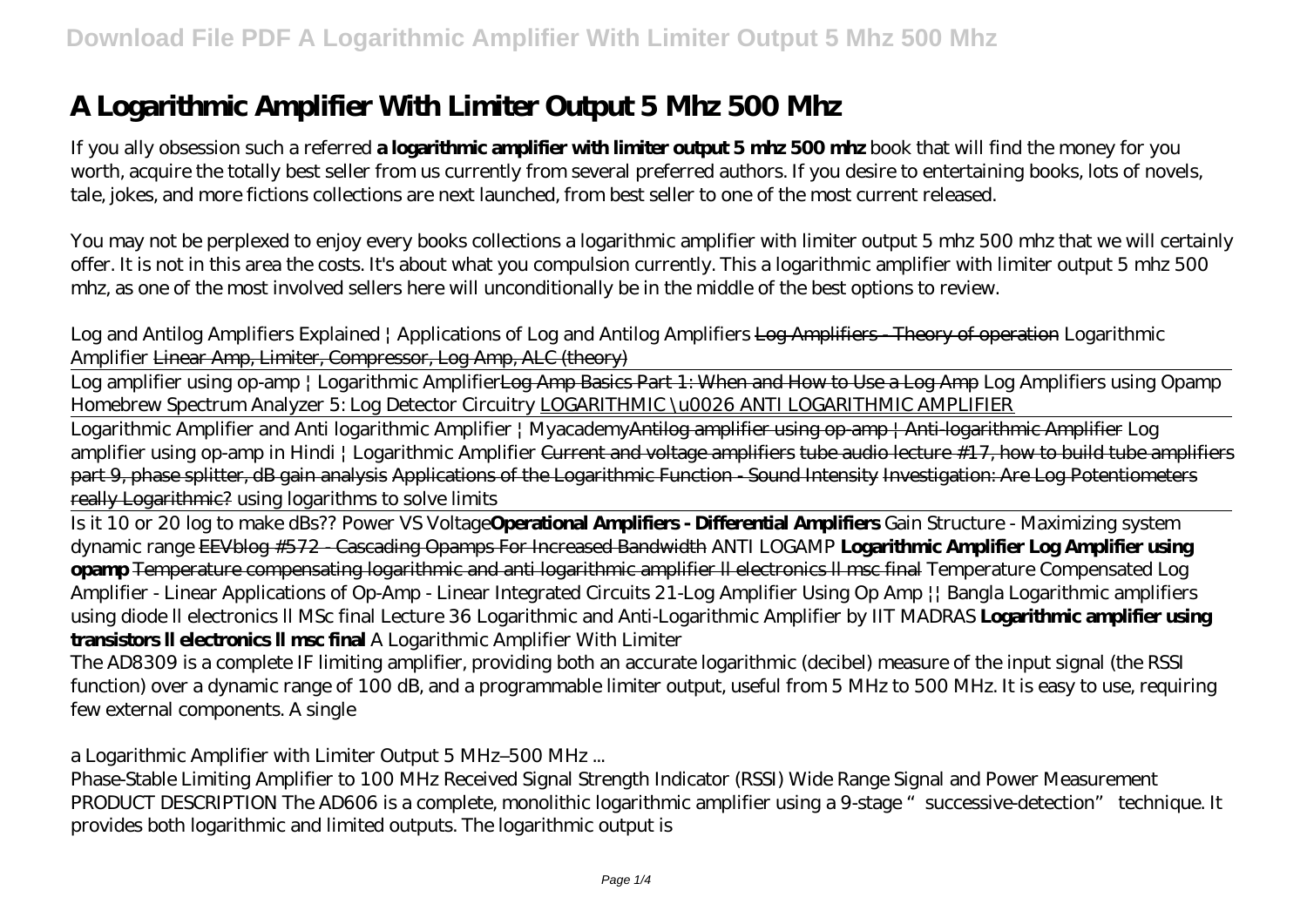#### *a Logarithmic Amplifier with Limiter Output 50 MHz, 80 dB ...*

50MHz 80dB Demodulating Logarithmic Amplifier Log Amplifier with Limiter Output AD606 Module Amplitude Output Board: Amazon.co.uk: Business, Industry & Science Select Your Cookie Preferences We use cookies and similar tools to enhance your shopping experience, to provide our services, understand how customers use our services so we can make improvements, and display ads.

#### *50MHz 80dB Demodulating Logarithmic Amplifier Log ...*

AN-JING 50MHz 80dB Demodulating Logarithmic Amplifier Log Amplifier with Limiter Output AD606 Module Accessory Replacement Parts: Amazon.co.uk: Kitchen & Home Select Your Cookie Preferences We use cookies and similar tools to enhance your shopping experience, to provide our services, understand how customers use our services so we can make improvements, and display ads.

## *AN-JING 50MHz 80dB Demodulating Logarithmic Amplifier Log ...*

A solid state logarithmic amplifier and limiter device using seven logarithmic stages to achieve a 70 db logarithmic range. Without the use of vacuum tubes or diodes, the input voltage is attenuated and amplified in separate channels to produce seven logarithmic currents which are summed to produce the log amplified and limited output.

## *US3745374A - Logarithmic amplifier and limiter - Google ...*

A solid state logarithmic amplifier and limiter device using seven logariic stages to achieve a 70 db logarithmic range. Without the use of vacuum tubes or diodes, the input voltage is attenuated and amplified in separate channels to produce seven logarithmic currents which are summed to produce the log amplified and limited output.

#### *LOGARITHMIC AMPLIFIER AND LIMITER - NAVY,US*

50 MHz, 80 dB DEMODULATING LOGARITHMIC AMPLIFIER WITH LIMITER OUTPUT. AD640. DC-Coupled Demodulating 120 MHz Logarithmic Amplifier. AD641. 250 MHz Demodulating Logarithmic Amplifier. AD8306. 5 MHz TO 400 MHz, 100 dB High Precision Limiting - Logarithmic Amplifier. AD8307. Low Cost, DC to 500 MHz, 92 dB Logarithmic Amplifier. AD8309

#### *Logarithmic Amplifiers Explained | Analog Devices*

Figure 1 shows an amplifier that provides a logarithmic output for a linear input current or voltage. For input currents, the circuit will maintain 1% logarithmic conformity over almost six decades of operation.

#### *AN-311Theory and Applications of Logarithmic Amplifiers*

logarithmic amplifier. It is obvious from the circuit shown above that negative feedback is provided from output to inverting terminal.Using the concept of virtual short between the input terminals of an opamp the voltage at inverting terminal will be zero volts.

#### *logarthmic, anti logarthmic amplifiers | ECE Tutorials*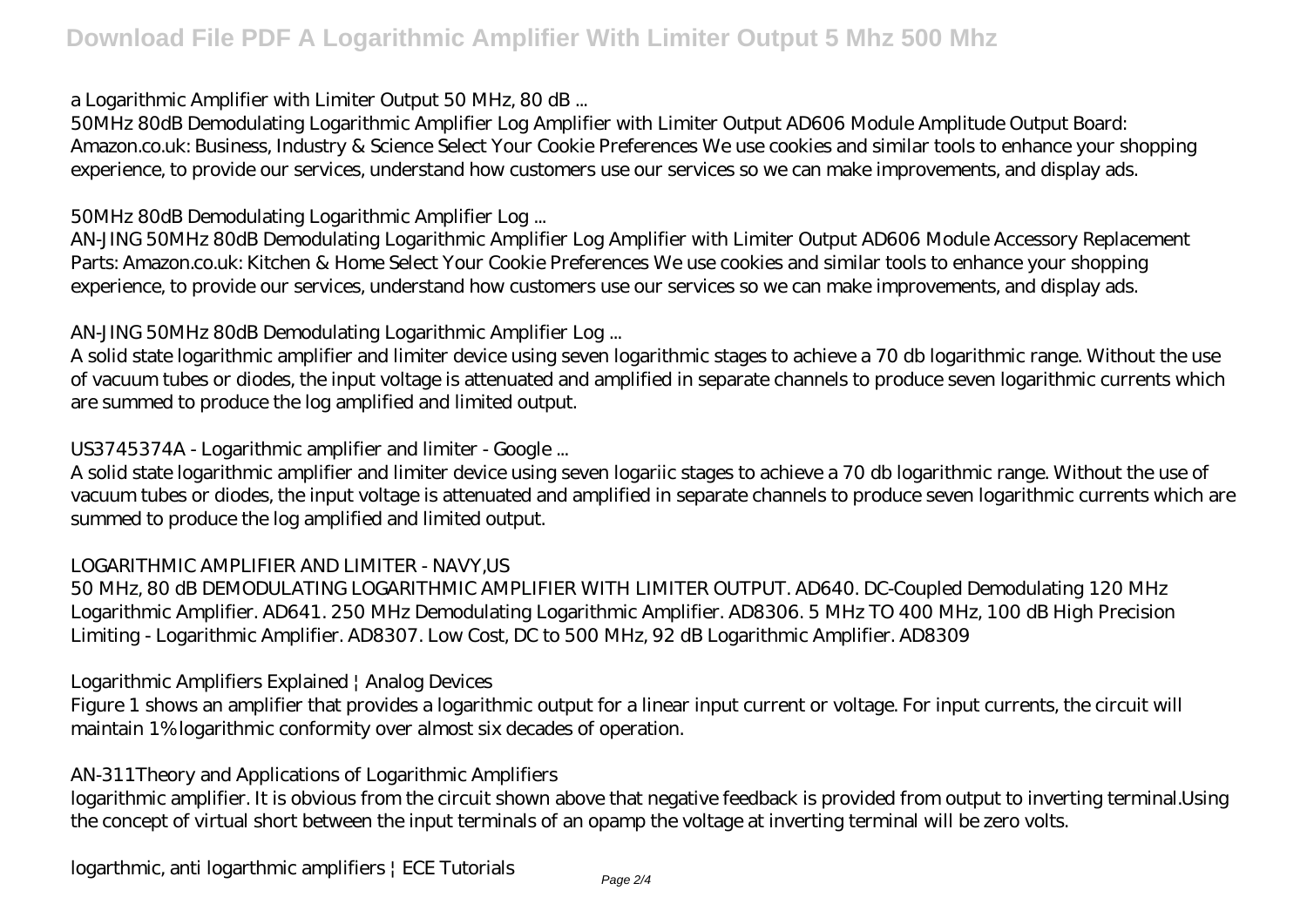Un known 50MHz 80dB Demodulating Logarithmic Amplifier Log Amplifier with Limiter Output AD606 Module Accessory Replace Parts By Yourself: Amazon.co.uk: Kitchen & Home Select Your Cookie Preferences We use cookies and similar tools to enhance your shopping experience, to provide our services, understand how customers use our services so we can make improvements, and display ads.

#### *Un known 50MHz 80dB Demodulating Logarithmic Amplifier Log ...*

The AD8306ARZ is a complete IF Limiting Amplifier providing both an accurate logarithmic (decibel) measure of the input signal (the RSSI function) over a dynamic range of 100dB and a programmable limiter output, useful from 5 to 400MHz. It is easy to use, requiring few external components. A single supply voltage of +2.7 to +6.5V at 16mA is needed, corresponding to a power consumption of under ...

#### *AD8306ARZ Analog Devices, Logarithmic Amplifier, 6 ...*

Product Details. The AD8306 is a complete IF limiting amplifier, providing both an accurate logarithmic (decibel) measure of the input signal (the RSSI function) over a dynamic range of 100 dB, and a programmable limiter output, useful from 5 MHz to 400 MHz. An evaluation board is available for this product and may be ordered using the following product number: AD8306-EVAL.

#### *AD8306 Datasheet and Product Info | Analog Devices*

AD606: 50 MHz, 80 dB Demodulating Logarithmic Amplifier with Limiter Output Data Sheet 500-4"/%4\*.6-"5\*0/4 \$',VLP3//& ADIsimRF 3&'&3&/\$&."5&3\*"-4 5FDIOJDBM"SUJDMFT Design a Logamp RF Pulse Detector Detecting Fast RF Bursts using Log Amps Log Amps and Directional Couplers Enable VSWR Detection Make Precise Base-Station Power Measurements

#### *a Logarithmic Amplifier with Limiter Output 50 MHz, 80 dB ...*

The log amplifier's output is a DC representation that is proportional to the log of the input signal's RF envelope. The limiter output, if used, amplifies low level signals, retaining the phase and frequency modulation information but losing the amplitude information. By using both the log and limiter outputs of these devices, the input signal's amplitude and phase can be determined at a point in time.

#### *A 0.1 to 2.5 GHz Logarithmic Amplifier for RF Detection*

Select Your Cookie Preferences. We use cookies and similar tools to enhance your shopping experience, to provide our services, understand how customers use our services so we can make improvements, and display ads.

#### *SHENLIJUAN 50MHz 80dB Demodulating Logarithmic Amplifier ...*

It serves for data compression and analog compensation. This logarithmic amplifier is used in log IF circuitry as well as video and log amplifiers. The TL441AM is characterized for operation over the full military temperature range of  $-55^{\circ}$  C to  $125^{\circ}$  C. PRODUCTION DATA information is current as of publication date.